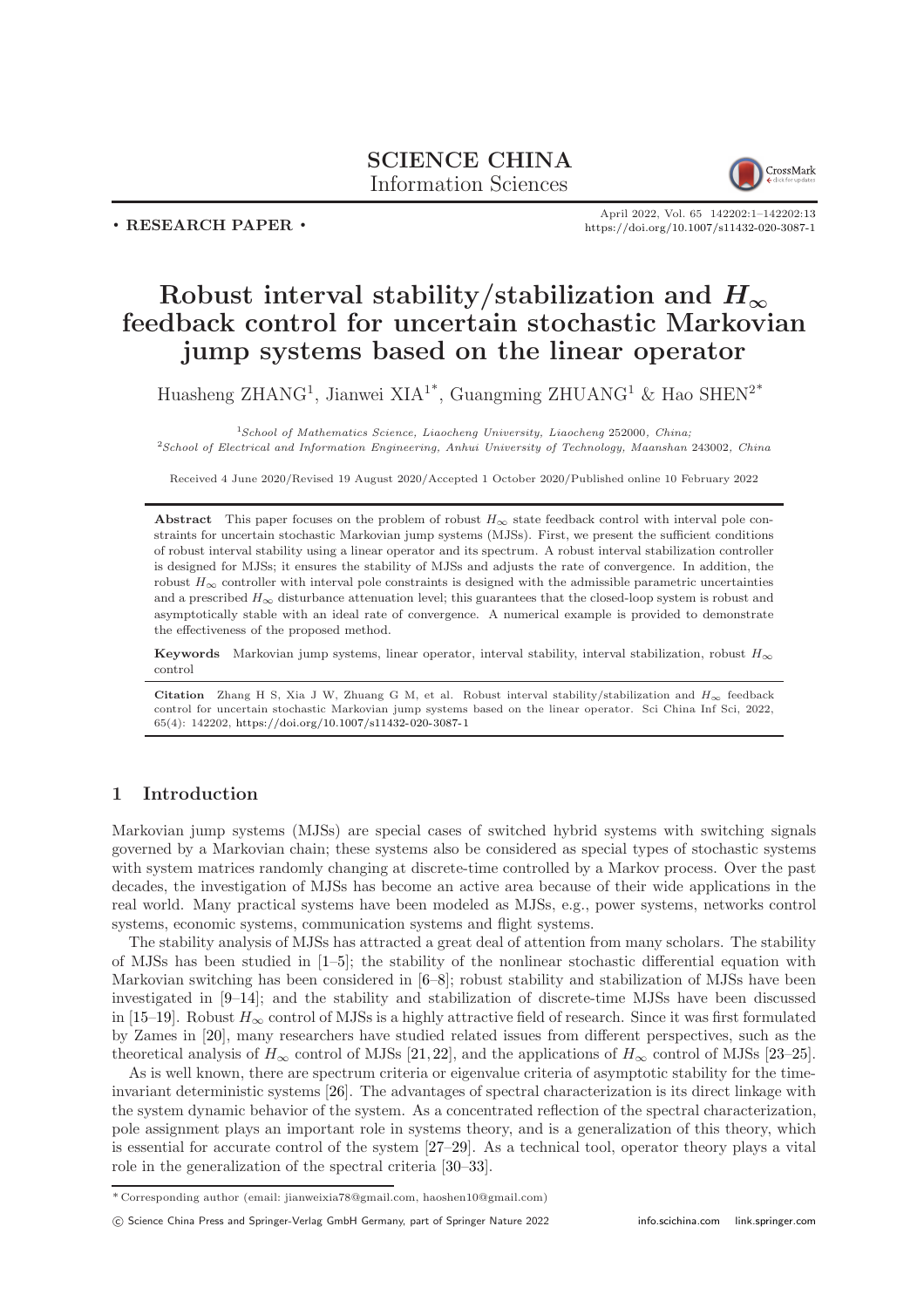Although MJSs have received increasing interest, there have been few efforts toward developing the interval stability conditions of MJSs, and very few researchers have investigated the design of the interval controller for MJSs as far as we know. Motivated by the above discussion, we focus on revealing the stability properties of uncertain stochastic Markovian jump systems (USMJSs) and improving their performance in controller design. This paper presents the interval stability conditions, the interval state feedback controller design and robust  $H_{\infty}$  state feedback control problem of USMJSs. The main contributions and novelty of this paper are threefold.

First, robust interval stability criteria of USMJSs are presented using a linear symmetric operator and its eigenvalues. Using the new standard, the stability of the USMJSs as well as the speed of convergence can be accurately judged. As a special case, the sufficient and necessary condition of interval stability for MJSs without robustness is also addressed.

Second, with the help of robust interval stability criteria, the new robust interval stabilization problem of USMJSs is solved by controlling their poles in an appropriate zonal interval perpendicular to the real axis; this guarantees system stability and accurately adjusts the speed of convergence.

Third, a robust  $H_{\infty}$  feedback controller with interval pole constraints is designed with all the admissible parametric uncertainties and a prescribed  $H_{\infty}$  disturbance attenuation level; this guarantees that the closed-loop stochastic system is robust and asymptotically stable with an ideal rate of convergence.

The rest of this paper is organized as follows. Section 2 introduces the definition of the linear symmetric operator, the system formulation and several lemmas. Section 3 lists the conditions for the interval stability and stabilization of USMJSs. Section 4 is devoted to deriving the results of the robust  $H_{\infty}$ controller with interval pole constraints of USMJSs. Section 5 illustrates the feasibility of the obtained results through an example. The conclusion is given in Section 6.

Notation.  $\mathbb{R}(\mathcal{C})$ : the set of all real (complex) numbers.  $\mathbb{R}^{m \times n}$ : the set of all  $m \times n$  real matrices.  $S_n$ : the set of all  $n \times n$  symmetric matrices.  $I_n$ : the identity matrix  $n \times n$ .  $A^T$ : the matrix transpose of A.  $\sigma(A)$ : the spectrum set of the matrix A.  $\mathcal{E}(\cdot)$ : mathematical expectation operator.  $\|\cdot\|$  denotes the norm of a matrix or vector.  $\mathcal{C}_{-a}^{-b}$ : the vertical strip region from  $-a$  to  $-b$  in the complex plane.  $\mathcal{C}^-$ : left half complex plane.

### 2 Definitions and preliminaries

Consider the following USMJS:

<span id="page-1-0"></span>
$$
\begin{cases} dx(t) = (A(t, r_t)x(t) + C(t, r_t)u(t, r_t))dt + B(t, r_t)x(t)dw(t), \\ x(0) = x_0, \end{cases}
$$
 (1)

where  $x(t) \in \mathbb{R}^n$  is state vector,  $u(t, r_t) \in \mathbb{R}^m$  is control inputs and  $r_t$  is a Markov chain taking values in  $S = \{1, 2, ..., N\}$  with the transition rates matrix  $\prod = [\pi_{ij}]$ ;  $w(t)$  is independent random variable, standard 1-D Wiener processes defined on the filtered probability space  $(\Omega, \mathcal{F}, \mathcal{P}; \mathcal{F}_t)$ . The probability space  $(\Omega, \mathcal{F}, \mathcal{P})$  is complete and the filtration satisfies the usual conditions. When  $r_t = i$ ,

$$
A(t, r_t) := A_i(t) = A_i + \Delta A_i(t), \ B(t, r_t) := B_i(t) = B_i + \Delta B_i(t),
$$
  

$$
C(t, r_t) := C_i(t) = C_i + \Delta C_i(t), \ u(t, r_t) = u_i(t),
$$

where  $\Delta A_i(t), \Delta B_i(t)$  and  $\Delta C_i(t)$  are unknown real matrices reflecting the parameter uncertainty in the system, as well as

$$
[\Delta A_i(t) \ \Delta B_i(t) \ \Delta C_i(t)] = G_i F_i(t) [E_{1i} \ E_{2i} \ E_{3i}].
$$

 $A_i, B_i, C_i, G_i, E_{1i}, E_{2i}, E_{3i}$  are given real matrices with appropriate dimensions,  $F_i(t)$  is an unknown time-varying matrix and

$$
F_i^{\mathrm{T}}(t)F(t)_i \leqslant I. \tag{2}
$$

**Lemma 1** ([\[6\]](#page-11-2)). Let  $x(t) \in \mathbb{R}^n$  be an Itô process expressed by a stochastic differential equation [\(1\)](#page-1-0),  $V(x,t) \in C^{2,1}(\mathbb{R}^n \times \mathbb{R}^+; \mathbb{R}^{p \times q}), V(x,t) = (v_{ij})_{p \times q}$ . Then  $V(x,t)$  is a matrix-valued Itô process whose component  $(v_{ij})$  is given by

$$
dv_{ij}(x(t),t) = \frac{\partial v_{ij}(x(t),t)}{\partial t}dt + \left(\frac{\partial v_{ij}(x(t),t)}{\partial x}\right)^{\mathrm{T}} dx + \frac{1}{2}dx^{\mathrm{T}}(t)\frac{\partial^2 v_{ij}(x(t),t)}{\partial x^2}dx(t).
$$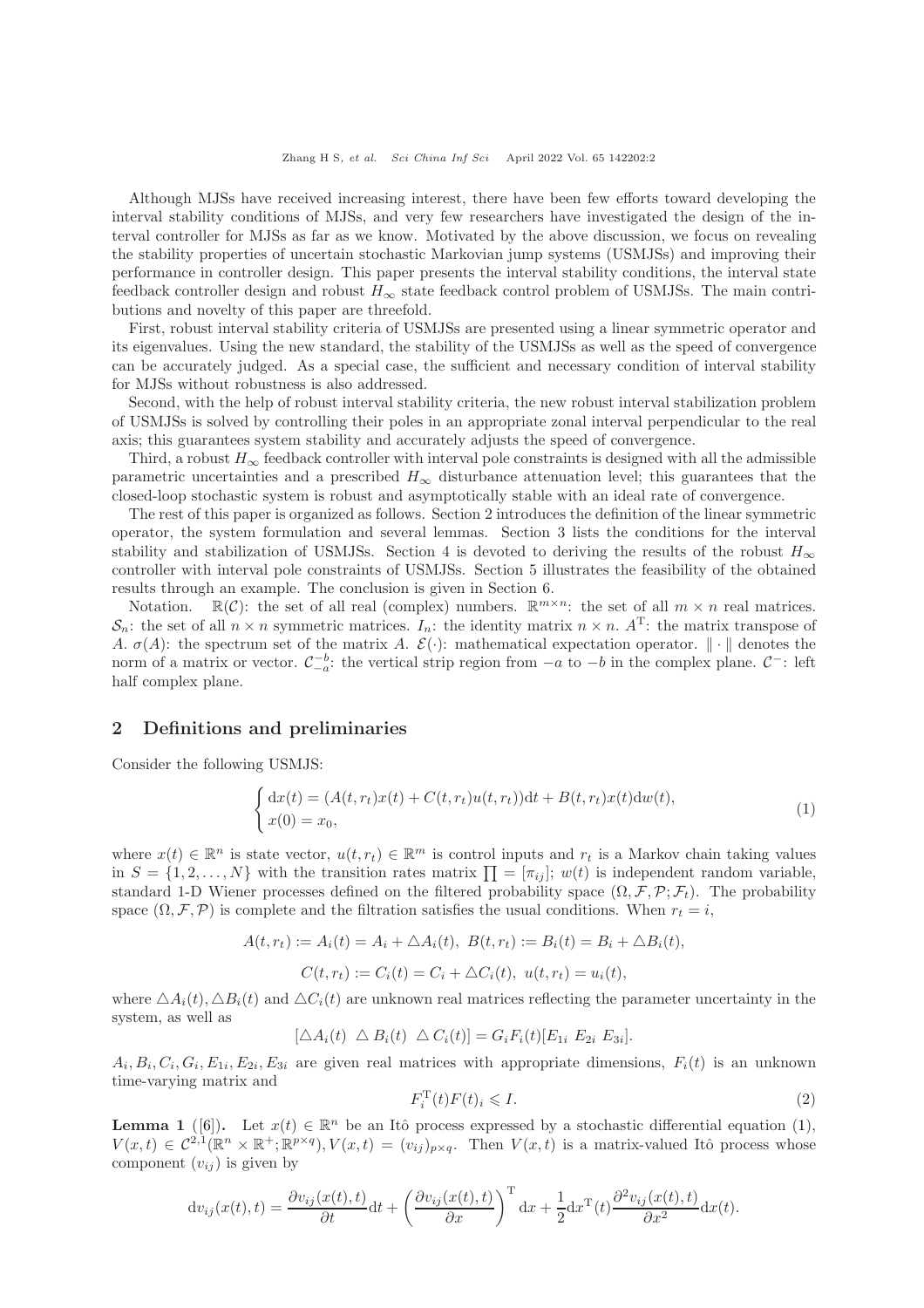**Definition 1.** The linear operator  $\mathcal{L}_{A_i(t), B_i(t)}$  associated with system [\(1\)](#page-1-0) is defined as

$$
\mathcal{L}_{A_i(t),B_i(t)}: X_i \in \mathcal{S}_n \longmapsto X_i A_i(t) + A_i^{\mathrm{T}}(t) X_i + B_i(t)^{\mathrm{T}} X_i B_i(t) + \sum_{i=1}^N \pi_{ij} X_j \in \mathcal{S}_n.
$$

If there are a constant  $\lambda \in \mathcal{C}$  and a nonzero  $X_i \in \mathcal{S}_n$ , such that  $\mathcal{L}_{A_i(t),B_i(t)}X_i = \lambda X_i$ ,  $\lambda$  is named as an eigenvalue and  $X_i$  is named as an eigenvector of  $\mathcal{L}_{A_i(t),B_i(t)}$  corresponding to  $\lambda$ .  $\sigma(\mathcal{L}_{A_i(t),B_i(t)})$  denotes the spectral set of  $\mathcal{L}_{A_i(t),B_i(t)}$ , i.e.,  $\sigma(\mathcal{L}_{A_i(t),B_i(t)}) = {\lambda_i : \mathcal{L}_{A_i(t),B_i(t)}X_i = \lambda_i X_i, X_i \neq 0 \in \mathcal{S}_n}.$ 

Remark 1. The linear operator method is used to study linear stochastic systems and good results are obtained in [\[30,](#page-12-8) [31\]](#page-12-10). We extend this method to the SMJS, which reflects the properties of matrices  $A_i(t)$  and  $B_i(t)$  in  $\mathcal{L}_{A_i(t),B_i(t)}$ . Meanwhile, the matrices  $A_i(t)$  and  $B_i(t)$  have a great influence on the SMJS. The distribution of the generalized eigenvalues or the poles for  $\mathcal{L}_{A_i(t),B_i(t)}$  can determine the exact nature of the SMJS. Therefore, we establish more accurate stability conditions for the SMJS by the linear operator method.

**Definition 2** ([\[31\]](#page-12-10)). System [\(1\)](#page-1-0) has  $(-a, -b)$ -stability with  $0 \leq b \leq a$ , i.e., interval stability, if

$$
\sigma(\mathcal{L}_{A_i(t),B_i(t)}) \subset \mathcal{C}_{-a}^{-b} := \{\lambda : -a < \text{Re}(\lambda) < -b\}.
$$

Remark 2. The interval stability is a generalization of the stability. As defined in Definition 2, the interval stability becomes the usual stability when  $b = 0$  and  $a = -\infty$ . In other words, ordinary stability only requires that the poles of the system are located in the negative half plane, while interval stability requires that the poles are distributed in a specific strip. The accurate judgment of pole distribution is conducive to the understanding of system performance.

**Lemma 2** ([\[33\]](#page-12-9)). Let  $Y \in S_n$ ,  $D, E, F$  be the appropriate dimensions matrices, and  $F^T F \leq I$ . Then

$$
Y + DFE + (DFE)^{T} < 0,
$$

if and only if there exists a contant  $\varepsilon > 0$ , such that

$$
Y + \varepsilon D D^{T} + \varepsilon^{-1} E E^{T} < 0.
$$

#### 3 Robust interval stability and stabilization

We first consider the robust interval stability of the USMJS [\(1\)](#page-1-0); i.e., USMJS (1) has robust interval stability in mean square sense when  $u(t) = 0$ .

**Theorem 1.** The unforced system [\(1\)](#page-1-0)  $(u(t) = 0)$  is asymptotically robustly  $(-a, -b)$ -stable in mean square sense if for all  $i \in S$ , there exist constants  $\varepsilon_{1i} > 0$ ,  $\varepsilon_{2i} > 0$  and matrices  $P_i > 0$ , such that the following linear matrix inequalities (LMIs) hold:

<span id="page-2-0"></span>
$$
\begin{bmatrix}\n\Gamma_{1i} & B_i^{\mathrm{T}} P_i & P_i G_i & 0 \\
* & -P_i & 0 & P_i G_i \\
* & * & -\varepsilon_{1i} I & 0 \\
* & * & * & -\varepsilon_{2i} I\n\end{bmatrix} < 0,\n\begin{aligned}\n\Gamma_{1i} & B_i^{\mathrm{T}} P_i & P_i G_i & 0 \\
* & -P_i & 0 & P_i G_i \\
* & * & -\varepsilon_{1i} I & 0 \\
* & * & * & -\varepsilon_{2i} I\n\end{aligned}\n\begin{bmatrix}\n\Gamma_{1i} & B_i^{\mathrm{T}} P_i & P_i G_i & 0 \\
* & * & -\varepsilon_{1i} I & 0 \\
* & * & * & -\varepsilon_{2i} I\n\end{bmatrix} < 0,\n\end{aligned} \n(4)
$$

where

$$
\Gamma_{1i} = -(A_i + aI)^{\mathrm{T}} P_i - P_i(A_i + aI) + \sum_{j=1}^{N} \pi_{ij} P_j + \varepsilon_{1i} E_{1i}^{\mathrm{T}} E_{1i} + \varepsilon_{2i} E_{2i}^{\mathrm{T}} E_{2i},
$$
  

$$
\Gamma_{2i} = (A_i + bI)^{\mathrm{T}} P_i + P_i(A_i + bI) + \sum_{j=1}^{N} \pi_{ij} P_j + \varepsilon_{1i} E_{1i}^{\mathrm{T}} E_{1i} + \varepsilon_{2i} E_{2i}^{\mathrm{T}} E_{2i}.
$$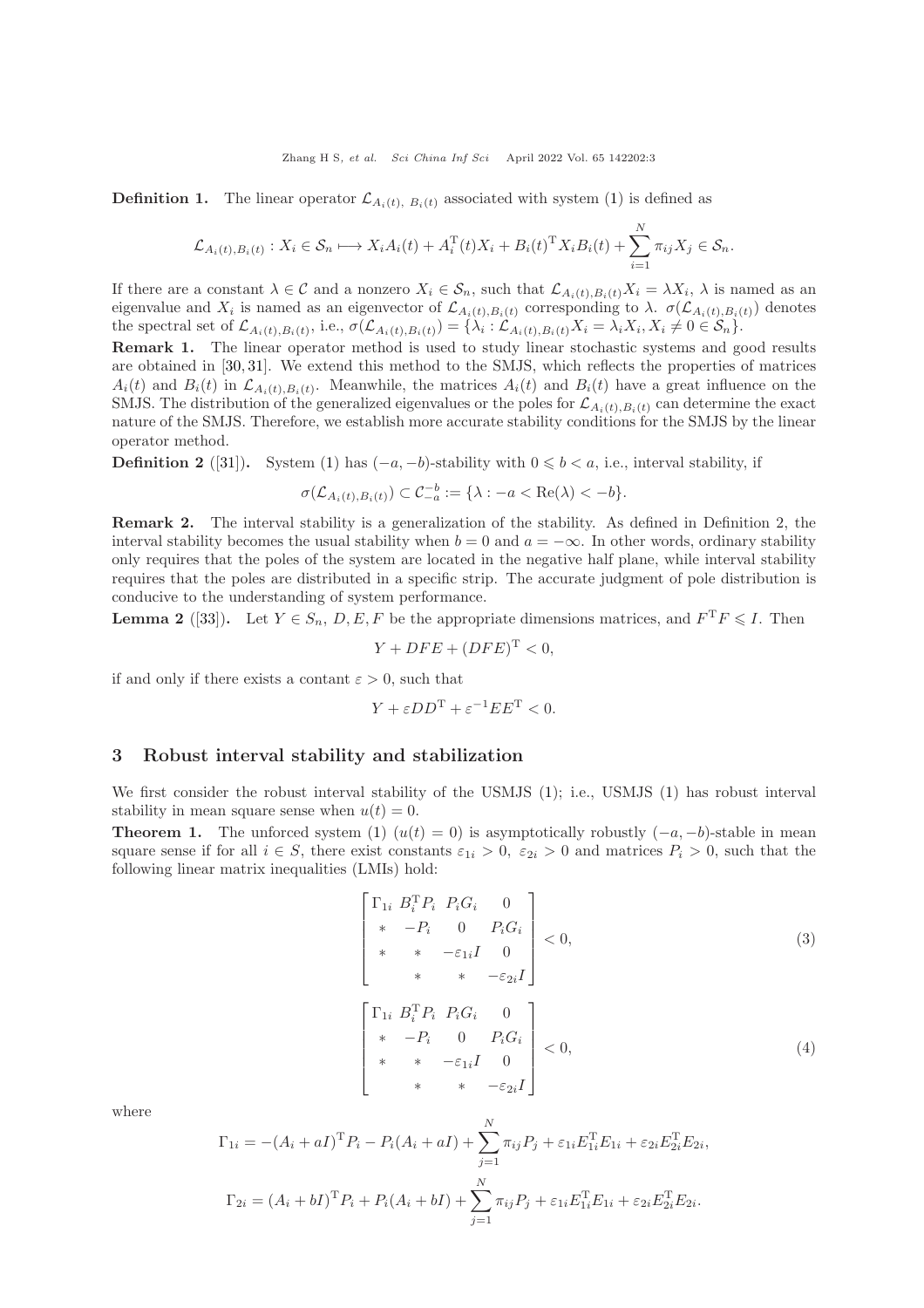*Proof.* The system [\(1\)](#page-1-0) is asymptotically robustly  $(-a, -b)$ -stable in mean square sense if and only if both following systems are asymptotically robustly mean-square stable. That is,  $\sigma(\mathcal{L}_{A_i(t),B_i(t)}) \subset \mathcal{C}_{-a}^{-b}$  if and only if  $\sigma(-\mathcal{L}_{A_i(t),B_i(t)} - aI) \subset \mathcal{C}^-$  and  $\sigma(\mathcal{L}_{A_i(t),B_i(t)} + bI) \subset \mathcal{C}^-$ .

<span id="page-3-0"></span>
$$
\begin{cases} dx(t) = -(A(t, r_t) + aI)x(t)dt - B(t, r_t)x(t)dw(t), \\ x(0) = x_0, \end{cases}
$$
\n
$$
(5)
$$

and

<span id="page-3-1"></span>
$$
\begin{cases} dx(t) = (A(t, r_t) + bI)x(t)dt + B(t, r_t)x(t)dw(t), \\ x(0) = x_0. \end{cases}
$$
\n(6)

.

For the system [\(5\)](#page-3-0), select the Lyapunov-Krasvskii functional  $V(t, x(t)) = x^{T}(t)Px(t)$ . According to Lemma 1,

$$
\mathcal{L}V(t, x(t)) = 2x^{T}(t) \left[ -P_{i}(A_{i}(t) + aI)^{T} - (A_{i}(t) + aI)P_{i} + B_{i}(t)P_{i}B_{i}^{T}(t) + \sum_{j=1}^{N} \pi_{ij}P_{j} \right] x(t).
$$

The system [\(5\)](#page-3-0) is asymptotically robustly stable in mean square sense if and only if

$$
\mathcal{L}V(t,x(t))<0.
$$

According to the Schur complement, the above inequality can be rewritten as

$$
\[ - (A_i(t) + aI)^{\mathrm{T}} P_i - P_i(A_i(t) + aI) + \sum_{j=1}^{N} \pi_{ij} P_j B_i^{\mathrm{T}}(t) \ -P_i^{-1} \] < 0.
$$

Multipling matrix  $\begin{bmatrix} I & 0 \\ 0 & P_i \end{bmatrix}$  on left side and right side of the above inequality, we have

$$
\begin{bmatrix} -(A_i(t) + aI)^{\mathrm{T}} P_i - P_i(A_i(t) + aI) + \sum_{j=1}^N \pi_{ij} P_j & B_i^{\mathrm{T}}(t) P_i \\ * & -P_i \end{bmatrix} < 0.
$$

Let

$$
Y = \begin{bmatrix} -(A_i + aI)^{\mathrm{T}} P_i - P_i(A_i + aI) + \sum_{j=1}^{N} \pi_{ij} P_j & B_i^{\mathrm{T}} P_i \\ * & -P_i \end{bmatrix}
$$

The above inequality is equivalent to the following inequality:

$$
Y - \begin{bmatrix} P_i G_i \\ 0 \end{bmatrix} F_i(t) [E_{1i} \ 0] - \begin{bmatrix} E_{1i}^{\mathrm{T}} \\ 0 \end{bmatrix} F_i^{\mathrm{T}}(t) [G_i^{\mathrm{T}} P_i \ 0] + \begin{bmatrix} 0 \\ P_i G_i \end{bmatrix} F_i(t) [E_{2i} \ 0] + \begin{bmatrix} E_{2i}^{\mathrm{T}} \\ 0 \end{bmatrix} F_i^{\mathrm{T}}(t) [0 \ G_i^{\mathrm{T}} P_i] < 0.
$$

By Lemma 2, the above formula is true for all matrices  $F(t)$  that satisfy  $F_i(t)F_i^{\mathrm{T}}(t) \leqslant I$  if and only if there are constants  $\varepsilon_{1i}$  and  $\varepsilon_{2i}$ , such that

$$
Y + \varepsilon_{1i}^{-1} \begin{bmatrix} P_i G_i \\ 0 \end{bmatrix} [G_i^{\mathrm{T}} P_i 0] + \varepsilon_{1i} \begin{bmatrix} E_{1i}^{\mathrm{T}} \\ 0 \end{bmatrix} F_i(t) F_i^{\mathrm{T}}(t) [E_{1i} 0] + \varepsilon_{2i}^{-1} \begin{bmatrix} 0 \\ P_i G_i \end{bmatrix} [0 \ G_i^{\mathrm{T}} P_i]
$$
  
+ $\varepsilon_{2i} \begin{bmatrix} E_{2i}^{\mathrm{T}} \\ 0 \end{bmatrix} F_i(t) F_i^{\mathrm{T}}(t) [E_{2i} 0] \le -Y + \varepsilon_{1i}^{-1} \begin{bmatrix} P_i G_i \\ 0 \end{bmatrix} [G_i^{\mathrm{T}} P_i 0] + \varepsilon_{1i} \begin{bmatrix} E_{1i}^{\mathrm{T}} \\ 0 \end{bmatrix} [E_{1i} 0]$   
+ $\varepsilon_{2i}^{-1} \begin{bmatrix} 0 \\ P_i G_i \end{bmatrix} [0 \ G_i^{\mathrm{T}} P_i] + \varepsilon_{2i} \begin{bmatrix} E_{2i}^{\mathrm{T}} \\ 0 \end{bmatrix} [E_{2i} 0] < 0.$  (7)

By the Schur complement, we can get [\(3\)](#page-2-0). Meanwhile, the system [\(6\)](#page-3-1) is asymptotically robustly stable in mean square sense if and only if

$$
(A_i(t) + bI)^{\mathrm{T}} P_i + P_i(A_i(t) + bI) + B_i^{\mathrm{T}}(t)P_iB_i(t) + \sum_{j=1}^N \pi_{ij}P_j < 0.
$$

By the similar process, we can get [\(8\)](#page-4-0).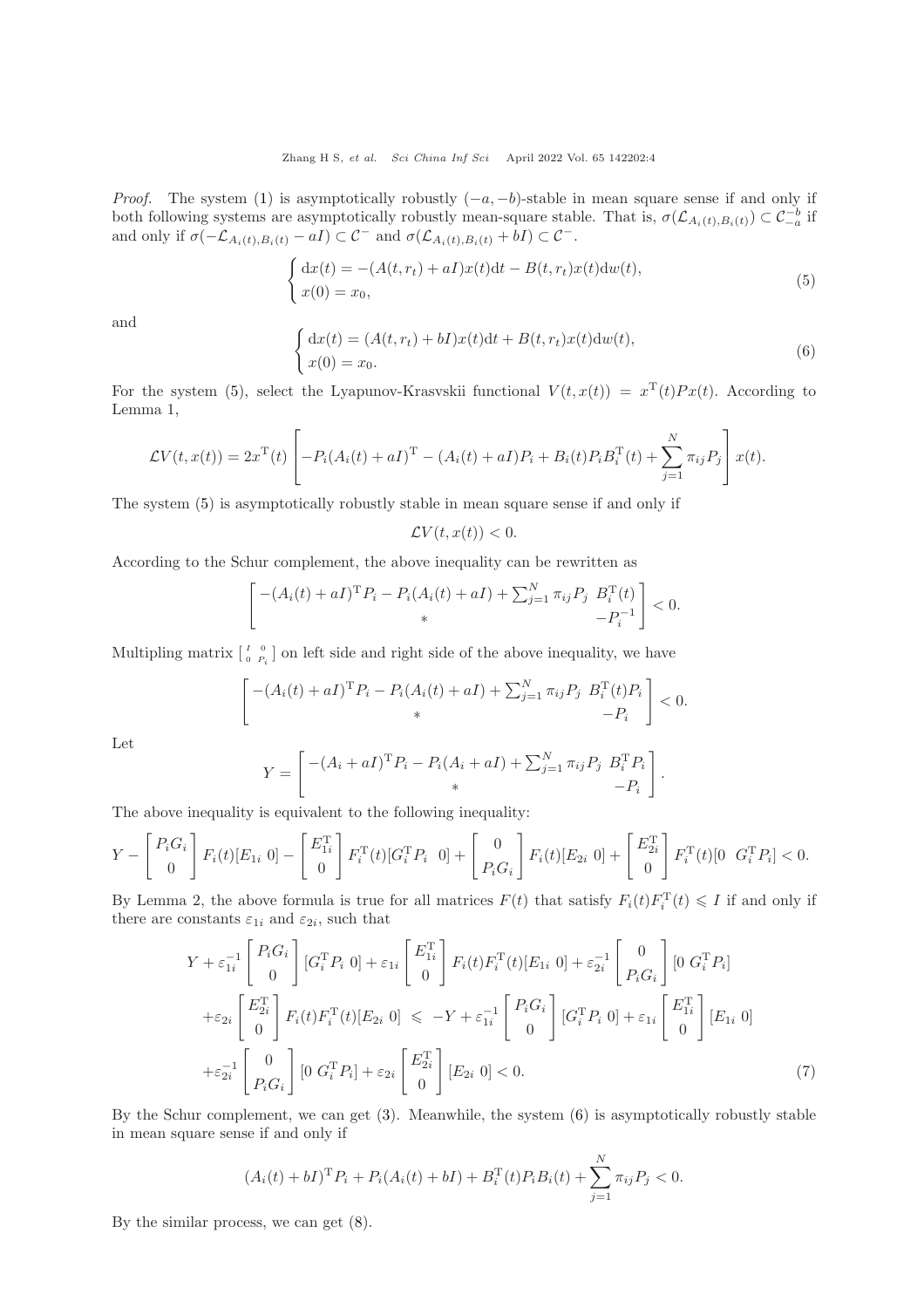Remark 3. Theorem 1 gives a sufficient condition for the generalized eigenvalues of the USMJSs to fall in a specific interval, which can judge not only the stability of the system but also the speed of convergence of the USMJSs. In other words, when the eigenvalues or poles of the linear operator  $\mathcal{L}_{A_i(t),B_i(t)}$  are distributed in a given interval  $(-a, -b)$ , the USMJSs are asymptotically robustly mean-square stable and the rates of convergence are within a certain range.

As a special case of Theorem 1, the usual stability conditions can be presented as follows.

Corollary 1. The unforced system [\(1\)](#page-1-0) is asymptotically robustly stable in mean square sense if for all  $i \in S$ , there exist  $\varepsilon_{1i} > 0, \varepsilon_{2i} > 0$  and  $P_i > 0$ , such that

$$
\begin{bmatrix}\n\Gamma_{1i} & B_i^T P_i & P_i G_i & 0 \\
\ast & -P_i & 0 & P_i G_i \\
\ast & \ast & -\varepsilon_{1i} I & 0 \\
\ast & \ast & \ast & -\varepsilon_{2i} I\n\end{bmatrix} < 0,
$$

where

$$
\Gamma_i = A_i^{\mathrm{T}} P_i + P_i A_i + \sum_{j=1}^{N} \pi_{ij} P_j + \varepsilon_{1i} \alpha E_{1i}^{\mathrm{T}} E_{1i} + \varepsilon_{2i} \beta E_{2i}^{\mathrm{T}} E_{2i}.
$$

Without considering the robustness, a sufficient and necessary condition for the interval stability in the mean square sense of the USMJS [\(1\)](#page-1-0) can be obtained according to Theorem 1.

**Theorem 2.** The unforced system [\(1\)](#page-1-0)  $(u(t) = 0)$  is asymptotically  $(-\infty, -b)$ -stable in mean square sense if and only if for all  $i \in S$ , there exists  $P_i > 0$ , such that the following LMI holds:

<span id="page-4-0"></span>
$$
\begin{bmatrix} \hat{\Gamma}_{2i} & B_i^{\mathrm{T}} P_i \\ * & -P_i \end{bmatrix} < 0,\tag{8}
$$

where

$$
\hat{\Gamma}_{2i} = (A_i + bI)^{\mathrm{T}} P_i + P_i(A_i + bI) + \sum_{j=1}^{N} \pi_{ij} P_j.
$$

Based on stochastic stability analysis of the USMJS [\(1\)](#page-1-0), the controller for the USMJS [\(1\)](#page-1-0) is designed according to Theorem 1 to realize the stabilization.

**Theorem 3.** The closed-loop system [\(1\)](#page-1-0) achieves the asymptotic robust  $(-a, -b)$ -stabilization in mean square sense if for all  $i \in S$ , there exist constants  $\delta_{1i} > 0, \delta_{2i} > 0$  and matrices  $X_i > 0$ , such that the following LMIs hold:

$$
\begin{bmatrix} \hat{\Xi}_{1i} & \hat{A}_i \\ * & \hat{B}_i \end{bmatrix} < 0,\tag{9}
$$

$$
\begin{bmatrix} \hat{\Xi}_{2i} & \hat{A}_i \\ * & \tilde{B}_i \end{bmatrix} < 0,\tag{10}
$$

where

$$
\Xi_{1i} = -X_i A_i^{\mathrm{T}} - Y_i^{\mathrm{T}} C_i^{\mathrm{T}} - A_i X_i - C_i Y_i - a X_i + \pi_{ii} X_i + \delta_{1i} G_i G_i^{\mathrm{T}},
$$
\n
$$
\Xi_{2i} = X_i A_i^{\mathrm{T}} + Y_i^{\mathrm{T}} C_i^{\mathrm{T}} + A_i X_i + C_i Y_i + b X_i + \pi_{ii} X_i + \delta_{2i} G_i G_i^{\mathrm{T}},
$$
\n
$$
\hat{\Xi}_{1i} = \begin{bmatrix}\n\Xi_{1i} & \sqrt{\pi_{i1}} X_1 & \cdots & \sqrt{\pi_{iN}} X_N \\
\ast & -X_i & \cdots & 0 \\
\ast & \ast & \cdots & 0 \\
\ast & \ast & \cdots & -X_i\n\end{bmatrix}, \quad \hat{\Xi}_{2i} = \begin{bmatrix}\n\Xi_{2i} & \sqrt{\pi_{i1}} X_1 & \cdots & \sqrt{\pi_{iN}} X_N \\
\ast & -X_i & \cdots & 0 \\
\ast & \ast & \cdots & 0 \\
\ast & \ast & \cdots & 0 \\
\ast & \ast & \cdots & -X_i\n\end{bmatrix},
$$
\n
$$
\hat{A}_i = \begin{bmatrix}\nB_i^{\mathrm{T}} X_i & X_i E_{1i}^{\mathrm{T}} + Y_i E_{3i}^{\mathrm{T}} & X_i E_{2i}^{\mathrm{T}} \\
0 & 0 & 0 \\
\vdots & \vdots & \vdots & \vdots \\
0 & 0 & 0\n\end{bmatrix}, \quad \hat{B}_i = \begin{bmatrix}\n-X_i + \delta_{1i} G_i G_i^{\mathrm{T}} & 0 & 0 \\
0 & -\delta_{1i} I & 0 \\
0 & 0 & -\delta_{2i} I\n\end{bmatrix},
$$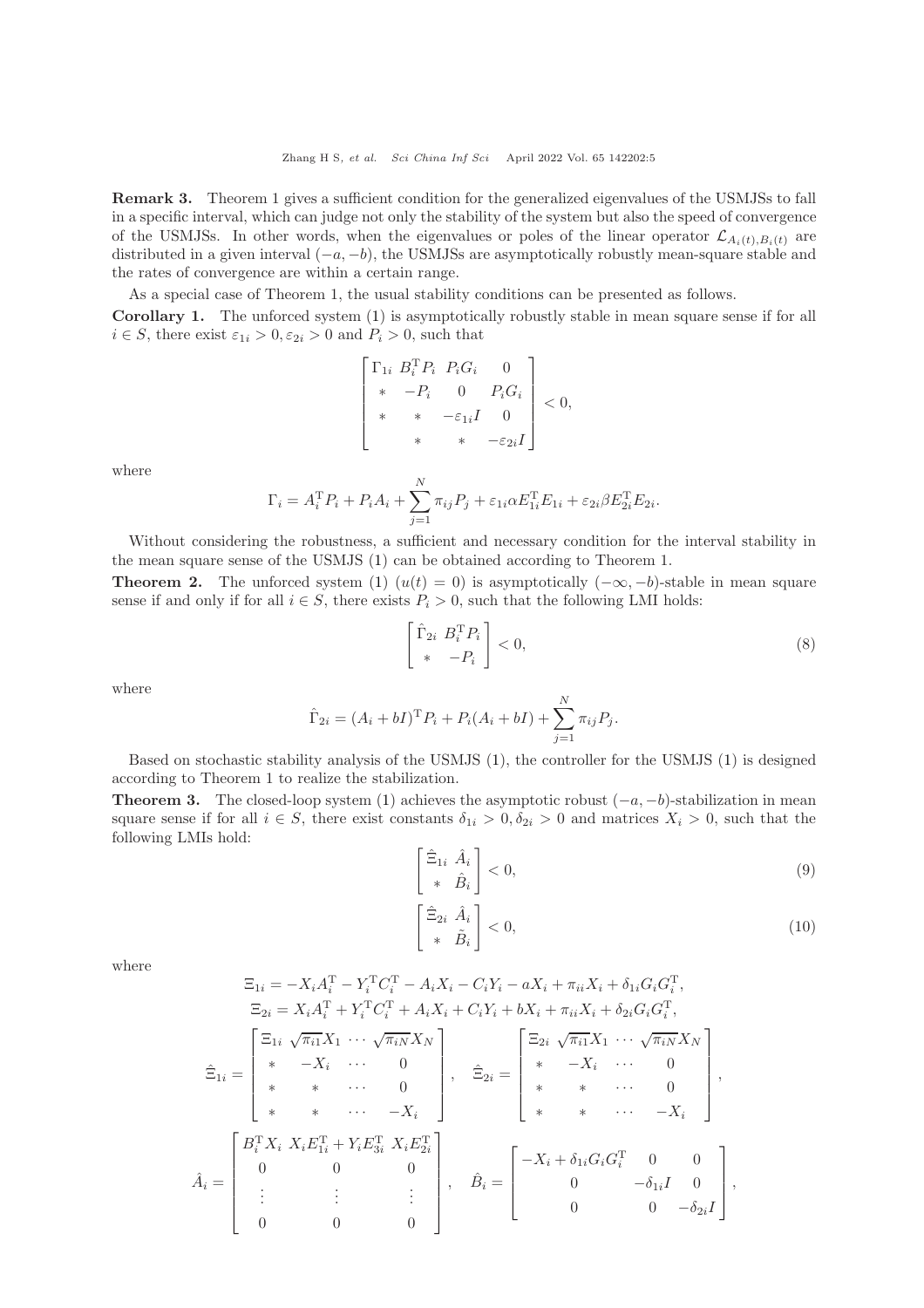Zhang H S, et al. Sci China Inf Sci April 2022 Vol. 65 142202:6

$$
\tilde{B}_i = \begin{bmatrix} -X_i + \delta_{2i} G_i G_i^{\mathrm{T}} & 0 & 0 \\ 0 & -\delta_{1i} I & 0 \\ 0 & 0 & -\delta_{2i} I \end{bmatrix}.
$$

The USMJS [\(1\)](#page-1-0) can achieve asymptotic robust interval stabilization by using controllers  $u_i(t) = K_i x(t)$ , and the corresponding control gain matrices can be realized by

$$
K_i = Y_i X_i^{-1}.
$$

*Proof.* Replacing  $A_i$  and  $E_{1i}$  in [\(3\)](#page-2-0) and [\(8\)](#page-4-0) with  $A_i + C_i K_i$  and  $E_{1i} + E_{3i} K_i$  respectively, we have

<span id="page-5-0"></span>
$$
\begin{bmatrix}\n\Omega_{1i} & B_i^{\mathrm{T}} P_i & P_i G_i & 0 \\
* & -P_i & 0 & P_i G_i \\
* & * & -\varepsilon_{1i} I & 0 \\
* & * & * & -\varepsilon_{2i} I\n\end{bmatrix} < 0,\n\begin{aligned}\n\Omega_{2i} & B_i^{\mathrm{T}} P_i & P_i G_i & 0 \\
* & -P_i & 0 & P_i G_i \\
* & * & -\varepsilon_{1i} I & 0 \\
* & * & * & -\varepsilon_{2i} I\n\end{aligned}\n\begin{bmatrix}\n\Omega_{2i} & B_i^{\mathrm{T}} P_i & P_i G_i & 0 \\
* & * & -\varepsilon_{1i} I & 0 \\
* & * & * & -\varepsilon_{2i} I\n\end{bmatrix}\n\begin{aligned}\n(11)\n\end{aligned}
$$

where

<span id="page-5-1"></span>
$$
\Omega_{1i} = - (A_i + C_i K_i + aI)^{\mathrm{T}} P_i - P_i (A_i + C_i K_i + aI) + \sum_{j=1}^{N} \pi_{ij} P_j
$$

$$
+ \varepsilon_{1i} \alpha (E_{1i} + E_{3i} K_i)^{\mathrm{T}} (E_{1i} + E_{3i} K_i) + \varepsilon_{2i} \alpha E_{2i}^{\mathrm{T}} E_{2i},
$$

$$
\Omega_{2i} = (A_i + C_i K_i + bI)^{\mathrm{T}} P_i + P_i (A_i + C_i K_i + bI) + \sum_{j=1}^{N} \pi_{ij} P_j
$$

$$
+ \varepsilon_{1i} \beta (E_{1i} + E_{3i} K_i)^{\mathrm{T}} (E_{1i} + E_{3i} K_i) + \varepsilon_{2i} \beta E_{2i}^{\mathrm{T}} E_{2i}.
$$

By means of congruent transformation in matrix  $diag\{P_i^{-1}, P_i^{-1}, I, I\}$ , and the replacement

$$
X_i = P_i^{-1}, \quad Y_i = K_i X_i,
$$

the equivalence inequalities of [\(11\)](#page-5-0) and [\(12\)](#page-5-1) can be presented as

$$
\begin{bmatrix}\n\hat{\Omega}_{1i} X_i B_i^T G_i X_i & 0 \\
* & -X_i & 0 & G_i X_i \\
* & * & -\varepsilon_{1i} I & 0 \\
* & * & * & -\varepsilon_{2i} I\n\end{bmatrix} < 0,\n\begin{aligned}\n(13) \\
* & * & -\varepsilon_{2i} I\n\end{aligned}
$$
\n
$$
\begin{bmatrix}\n\hat{\Omega}_{2i} X_i B_i^T G_i X_i & 0 \\
* & -X_i & 0 & G_i X_i \\
* & * & -\varepsilon_{1i} I & 0 \\
* & * & -\varepsilon_{1i} I & 0\n\end{bmatrix} < 0,\n\tag{14}
$$

where

$$
\hat{\Omega}_{1i} = -X_i(A_i + aI)^{\mathrm{T}} + Y_i^{\mathrm{T}} C_i^{\mathrm{T}} - (A_i + aI)X_i + C_i Y_i + \sum_{j=1}^{N} \pi_{ij} P_j
$$

\*  $*$   $-\varepsilon_{2i}I$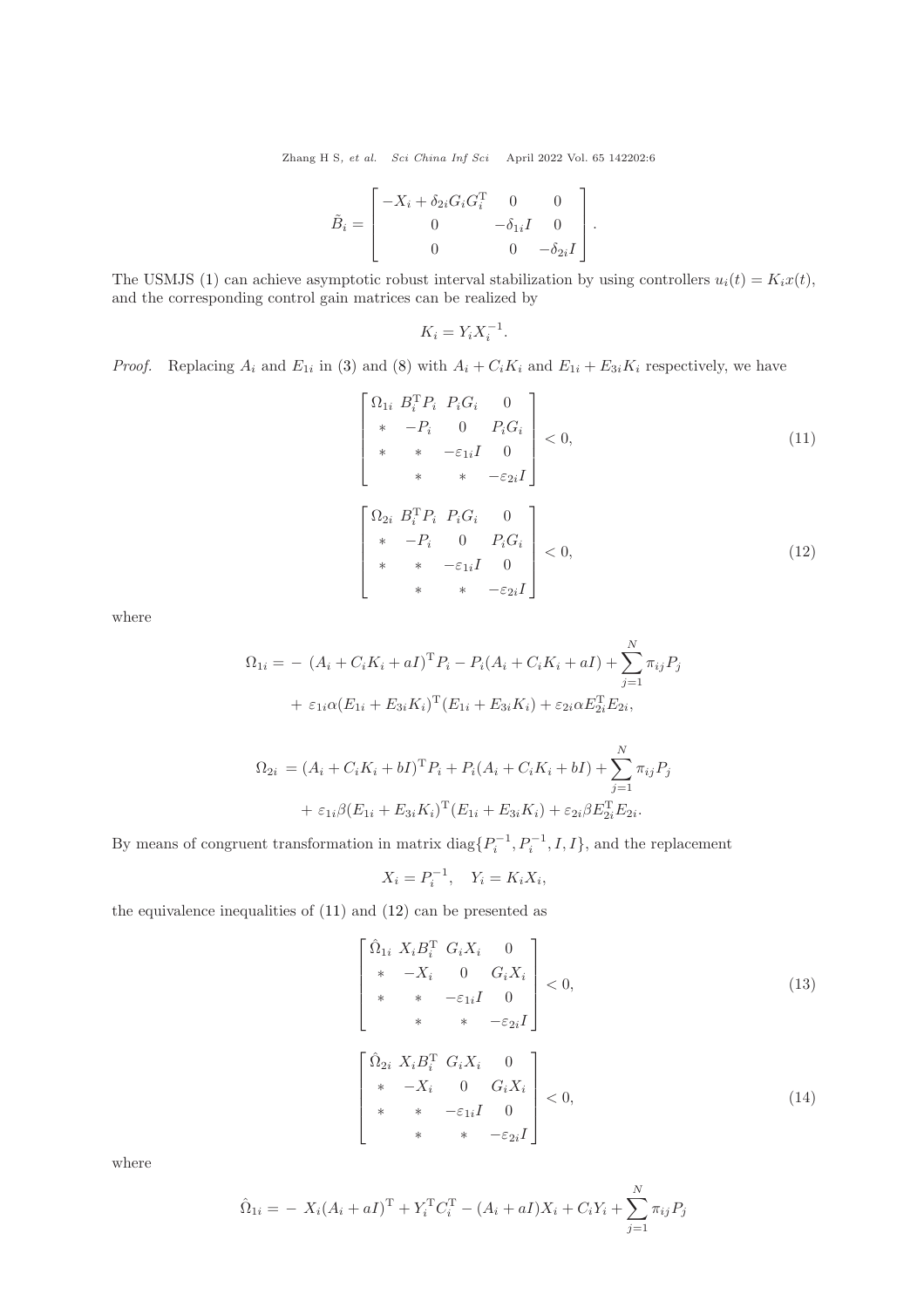Zhang H S, et al. Sci China Inf Sci April 2022 Vol. 65 142202:7

+ 
$$
\varepsilon_{1i}(E_{1i}X_i + E_{3i}Y_i)^{\mathrm{T}}(E_{1i}X_i + E_{3i}Y_i) + \varepsilon_{2i}E_{2i}^{\mathrm{T}}E_{2i},
$$
  
\n
$$
\hat{\Omega}_{2i} = X_i(A_i + bI)^{\mathrm{T}} + Y_i^{\mathrm{T}}C_i^{\mathrm{T}} + (A_i + bI)X_i + C_iY_i + \sum_{j=1}^{N} \pi_{ij}P_j + \varepsilon_{1i}(E_{1i}X_i + E_{3i}Y_i)^{\mathrm{T}}(E_{1i}X_i + E_{3i}Y_i) + \varepsilon_{2i}E_{2i}^{\mathrm{T}}E_{2i}.
$$

By the Schur complement, the above two inequalities are equivalent to [\(16\)](#page-6-0) and [\(17\)](#page-6-1). So the controllers can be given as  $K_i = Y_i X_i^{-1}$ .

Remark 4. Theorem 3 provides an interval stabilization method, which can satisfy precise control according to the stabilization needs of different USMJSs. Meanwhile, this method is between the usual stabilization and pole assignment, and its conditions are weaker than those of pole assignment. Interval stabilization method controls the poles within a certain strip using a convenient LMIs, which can control the speed of the state convergence.

Corollary 2. The closed-loop system [\(1\)](#page-1-0) achieves the asymptotic robust stabilization in mean square sense if for all  $i \in S$ , there exist matrices  $P_i > 0$ , such that the following LMI holds:

$$
\begin{bmatrix} \hat{\Xi}_i & \hat{A}_i \\ * & \tilde{B}_i \end{bmatrix} < 0,\tag{15}
$$

where

$$
\Xi_i = X_i A_i^{\mathrm{T}} + Y_i^{\mathrm{T}} C_i^{\mathrm{T}} + A_i X_i + C_i Y_i + \pi_{ii} X_i + \delta_{2i} G_i G_i^{\mathrm{T}},
$$
\n
$$
\hat{\Xi}_i = \begin{bmatrix}\n\Xi_i & \sqrt{\pi_{i1}} X_1 & \cdots & \sqrt{\pi_{iN}} X_N \\
* & -X_i & \cdots & 0 \\
* & * & \cdots & 0 \\
* & * & \cdots & -X_i\n\end{bmatrix},
$$

and  $\hat{A}_i, \hat{B}_i, \tilde{B}_i$  are defined as same as in Theorem 3. So the USMJS [\(1\)](#page-1-0) can achieve robust stabilization by using controllers  $u_i(t) = K_i x(t)$ , and the corresponding control gain matrices are  $K_i = Y_i X_i^{-1}$ .

Without considering the robustness, a sufficient and necessary condition for the interval stabilization in the mean square of USMJSs can be obtained according to Theorem 2.

**Theorem 4.** The state feedback system [\(1\)](#page-1-0) is asymptotically  $(-a, -b)$ -stable in mean square sense if and only if there exists  $X_i > 0$ , such that the following LMIs hold:

<span id="page-6-0"></span>
$$
\begin{bmatrix} \tilde{\hat{\Xi}}_{1i} & B_i^{\mathrm{T}} X_i \\ * & \bar{\hat{B}}_i \end{bmatrix} < 0,\tag{16}
$$

<span id="page-6-1"></span>
$$
\begin{bmatrix} \tilde{\hat{\Xi}}_{2i} & B_i^{\mathrm{T}} X_i \\ * & \tilde{B}_i \end{bmatrix} < 0,\tag{17}
$$

,

where

$$
\begin{aligned}\n\tilde{\Xi}_{1i} &= -X_i A_i^{\mathrm{T}} - Y_i^{\mathrm{T}} C_i^{\mathrm{T}} - A_i X_i - C_i Y_i - a X_i + \pi_{ii} X_i, \\
\tilde{\Xi}_{2i} &= X_i A_i^{\mathrm{T}} + Y_i^{\mathrm{T}} C_i^{\mathrm{T}} + A_i X_i + C_i Y_i + b X_i + \pi_{ii} X_i, \\
\tilde{\Xi}_{1i} &= \begin{bmatrix}\n\tilde{\Xi}_{1i} & \sqrt{\pi_{i1}} X_1 & \cdots & \sqrt{\pi_{iN}} X_N \\
\ast & -X_i & \cdots & 0 \\
\ast & \ast & \cdots & 0 \\
\ast & \ast & \cdots & -X_i\n\end{bmatrix}, \quad \tilde{\Xi}_{2i} = \begin{bmatrix}\n\tilde{\Xi}_{2i} & \sqrt{\pi_{i1}} X_1 & \cdots & \sqrt{\pi_{iN}} X_N \\
\ast & -X_i & \cdots & 0 \\
\ast & \ast & \cdots & 0 \\
\ast & \ast & \cdots & 0 \\
\ast & \ast & \cdots & -X_i\n\end{bmatrix} \\
\tilde{\bar{B}}_i &= \begin{bmatrix}\n-X_i \\
0 \\
0 \\
\end{bmatrix}, \quad \tilde{\bar{B}}_i = \begin{bmatrix}\n-X_i \\
0 \\
0 \\
\end{bmatrix}.\n\end{aligned}
$$

So the SMJS [\(1\)](#page-1-0) can achieve robust interval stabilization by using controllers  $u_i(t) = K_i x(t)$ , and the corresponding control gain matrices  $K_i = Y_i X_i^{-1}$ .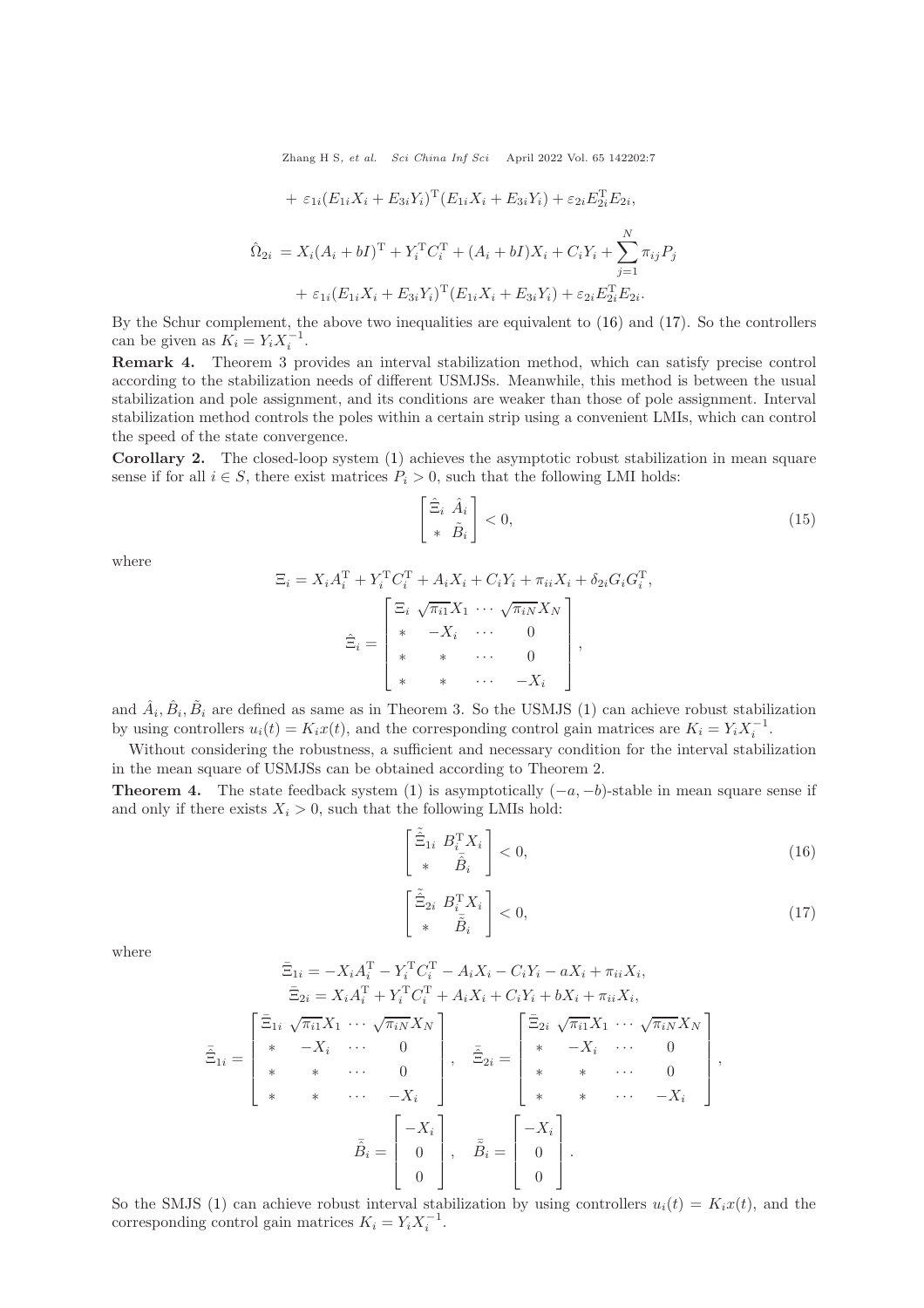Remark 5. The basic idea of generalized pole assignment and interval stabilization is consistent. The difference is that the pole assignment is accurate to each pole, while the interval stabilization is the pole in a certain region. That is, pole assignment is more accurate in theory. Interval stabilization is more practical in practice.

## 4 Robust  $H_{\infty}$  state feedback control with interval pole constraints

Consider the following USMJS:

<span id="page-7-0"></span>
$$
\begin{cases}\ndx(t) = (A(t, r_t)x(t) + C(t, r_t)u(t, r_t) + C_vv(t))dt + (B(t, r_t)x(t) + B_v(t, r_t)v(t))dw(t), \\
z(t) = D_1x(t) + D_2u(t), \\
x(0) = x_0,\n\end{cases}
$$
\n(18)

where  $z(t) \in \mathbb{R}^q$  is the controlled output of the system,  $v(t) \in \mathbb{R}^l$  is the interference output on  $\mathcal{L}_2[0, \infty]$ ,  $C_v, B_v, D_1, D_2$  are the real matrices of appropriate dimensions, the other system parameters are the same as the USMJS [\(1\)](#page-1-0).

Define the performance metric

$$
J = \mathcal{E}\left\{\int_0^\infty [z^{\mathrm{T}}(t)z(t) - \gamma^2 v^{\mathrm{T}}(t)v(t)]dt\right\},\,
$$

where  $\gamma$  is a given degree of interference suppression.

In the following, we design the state feedback controllers  $u_i(t) = K_i x(t)$ , such that the closed-loop system has asymptotic robust interval mean-square stability as  $v(t) = 0$ , and the closed-loop system [\(18\)](#page-7-0) has a given  $\gamma$  of  $H_{\infty}$  interference suppression, i.e.,  $J < 0$ .

**Theorem 5.** For the given scalar  $\gamma$  and the state feedback USMJS [\(18\)](#page-7-0), if for all  $i \in S$ , there exist  $\delta_{1i} > 0$ ,  $\delta_{2i} > 0$  and  $X_i > 0$  satisfying the following LMIs:

<span id="page-7-1"></span>
$$
\begin{bmatrix} \Delta_{1i} & \Upsilon \\ * & \Phi_1 \end{bmatrix} < 0, \tag{19}
$$

<span id="page-7-2"></span>
$$
\left[\begin{array}{cc} \Delta_{2i} & \Upsilon \\ * & \Phi_2 \end{array}\right] < 0,\tag{20}
$$

where

 $\mathsf{r}$ 

$$
\bar{\Delta}_{1i} = -A_{i}X_{i} - C_{i}Y_{i} - X_{i}A_{i}^{T} - aX_{i} - Y_{i}^{T}C_{i}^{T} + \pi_{ii}X_{i} + \delta_{1i}G_{i}G_{i}^{T},
$$
\n
$$
\bar{\Delta}_{2i} = A_{i}X_{i} + C_{i}Y_{i} + X_{i}A_{i}^{T} + bX_{i} + Y_{i}^{T}C_{i}^{T} + \pi_{ii}X_{i} + \delta_{2i}G_{i}G_{i}^{T},
$$
\n
$$
\Delta_{1i} = \begin{bmatrix}\n\bar{\Delta}_{1} & \sqrt{\pi_{i1}}X_{i} & \cdots & \sqrt{\pi_{iN}}X_{i} \\
\ast & -X_{1} & \cdots & 0 \\
\ast & \ast & \cdots & 0 \\
\ast & \ast & \cdots & 0 \\
\ast & \ast & \cdots & -X_{N}\n\end{bmatrix}, \quad \Delta_{2i} = \begin{bmatrix}\n\bar{\Delta}_{2} & \sqrt{\pi_{i1}}X_{i} & \cdots & \sqrt{\pi_{iN}}X_{i} \\
\ast & -X_{1} & \cdots & 0 \\
\ast & \ast & \cdots & 0 \\
\ast & \ast & \cdots & 0 \\
\ast & \ast & \cdots & -X_{N}\n\end{bmatrix},
$$
\n
$$
\Upsilon = \begin{bmatrix}\nC_{v}X_{i} & X_{i}B_{i}^{T} & X_{i}E_{1i}^{T} + Y_{i}E_{3i}^{T} & X_{i}E_{2i}^{T} & X_{i}D_{1}^{T} + Y_{i}^{T}D_{2}^{T} \\
0 & 0 & 0 & 0 \\
\vdots & \vdots & \vdots & \vdots \\
0 & 0 & 0 & 0\n\end{bmatrix},
$$
\n
$$
X_{i}B_{v}^{T} = 0 \quad 0 \quad 0 \quad 0 \quad 0 \quad 0 \quad 0
$$

$$
\Phi_1 = \begin{bmatrix}\n-\gamma^2 I & X_i B_v^{\mathrm{T}} & 0 & 0 & 0 \\
* & -X_i + \delta_{1i} G_i G_i^{\mathrm{T}} & 0 & 0 & 0 \\
* & * & -\delta_{1i}^{-1} I & 0 & 0 \\
* & * & * & -\delta_{2i}^{-1} I & 0 \\
* & * & * & * & -I\n\end{bmatrix}, \quad \Phi_2 = \begin{bmatrix}\n-\gamma^2 I & X_i B_v^{\mathrm{T}} & 0 & 0 & 0 \\
* & -X_i + \delta_{2i} G_i G_i^{\mathrm{T}} & 0 & 0 & 0 \\
* & * & * & -\delta_{1i} I & 0 & 0 \\
* & * & * & * & -I\n\end{bmatrix},
$$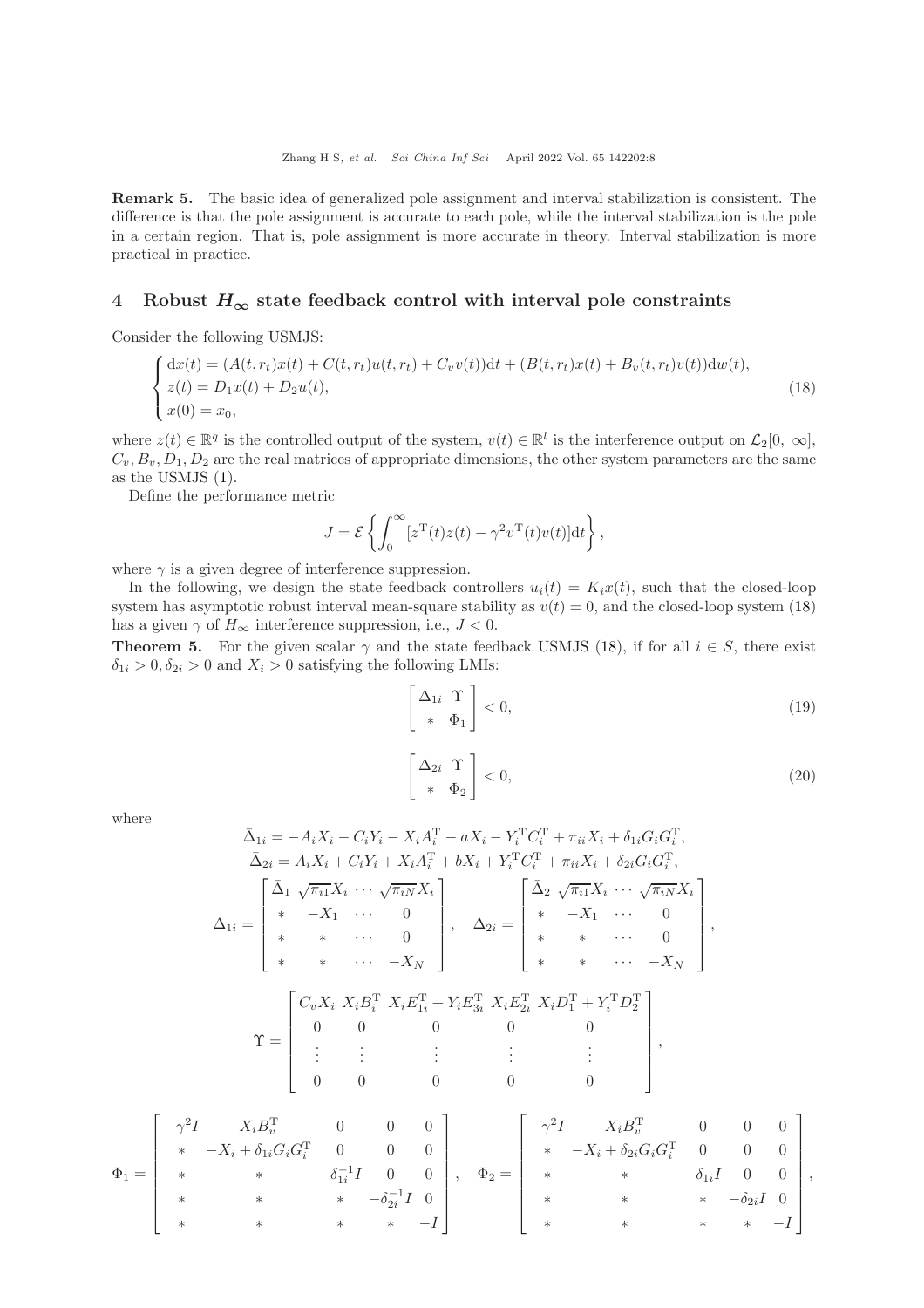then  $u_i(t) = K_i x(t)$  is a robust  $H_{\infty}$  controller of the USMJS [\(18\)](#page-7-0). Meanwhile, the controller gains are constructed by

$$
K_i = Y_i X_i^{-1}.
$$

*Proof.* Select the Lyapunov-Krasvskii functional  $V(t, x(t)) = x^{T}(t)Px(t)$ . Using Itô formula, we have

$$
\mathcal{L}V(t, x(t)) = 2x^{\mathrm{T}}(t)P_i[-(A_i(t) + aI + C_iK_i)x(t) + C_vv(t)] + (B_ix(t) + B_vv(t))^{\mathrm{T}}P_i(B_ix(t) + B_vv(t))
$$
  
=  $[x^{\mathrm{T}}(t) v^{\mathrm{T}}(t)] \begin{bmatrix} \Delta_i & P_iC_v + B_i^{\mathrm{T}}P_iB_v \\ * & B_v^{\mathrm{T}}P_iB_v \end{bmatrix} \begin{bmatrix} x(t) \\ v(t) \end{bmatrix} < 0,$ 

where  $\Delta_i = -P_i(A_i(t) + aI + C_iK_i) - (A_i(t) + \frac{a}{2}I + C_iK_i)^T P_i^T + B_i^T P_i B_i + \sum_{j=1}^N \pi_{ij} P_j$ . Similar to the proof of Theorem 1,  $\mathcal{L}V(t, x(t)) < 0$ , if and only if

$$
\begin{bmatrix}\n\Delta_i & P_i C_v + B_i^{\mathrm{T}} P_i B_v \\
\ast & B_v^{\mathrm{T}} P_i B_v\n\end{bmatrix} < 0.
$$

According to the system zero initial condition and asymptotic stability condition, it follows that:

<span id="page-8-0"></span>
$$
J = \mathcal{E} \left\{ \int_0^T [z^{\mathrm{T}}(t)z(t) - \gamma^2 v^{\mathrm{T}}(t)v(t)] \mathrm{d}t \right\}
$$
  

$$
< \mathcal{E} \left\{ \int_0^T [z^{\mathrm{T}}(t)z(t) - \gamma^2 v^{\mathrm{T}}(t)v(t)] \mathrm{d}t \right\} + \mathcal{E} \left\{ \int_0^T \mathrm{d}V(t) \right\}
$$
  

$$
= \mathcal{E} \left\{ \int_0^T [z^{\mathrm{T}}(t)z(t) - \gamma^2 v^{\mathrm{T}}(t)v(t) + \mathcal{L}V(t)] \mathrm{d}t \right\}
$$
  

$$
\leq \mathcal{E} \left\{ \int_0^T [x^{\mathrm{T}}(t) v^{\mathrm{T}}(t)] \Theta_i \left[ \left[ \frac{x(t)}{v(t)} \right] \mathrm{d}t \right],
$$
 (21)

where  $\Theta_i = \begin{bmatrix} \Delta_i & P_i C_v + B_i^{\mathrm{T}} P_i B_v \\ * & B_v^{\mathrm{T}} P_i B_v - \gamma^2 I \end{bmatrix}, \hat{\Delta}_i = \Delta_i + (D_1 + D_2 K_i)^{\mathrm{T}} (D_1 + D_2 K_i).$ 

Based on [\(21\)](#page-8-0), if  $\Theta_i < 0$ , then  $J < 0$ . The matrix  $\Theta_i < 0$  can be rewritten as the following inequality by the Schur complement:

<span id="page-8-1"></span>
$$
\begin{bmatrix}\n\hat{\Delta}_i & P_i C_v & B_i^{\mathrm{T}} P_i & P_i G_i & 0 & (D_1 + D_2 K_i)^{\mathrm{T}} \\
* & -\gamma^2 I & B_v^{\mathrm{T}} P_i & 0 & P_i G_i & 0 \\
* & * & -P_i & 0 & 0 & 0 \\
* & * & * & -\epsilon_{1i} I & 0 & 0 \\
* & * & * & 0 & -\epsilon_{2i} I & 0 \\
* & * & * & 0 & 0 & -I\n\end{bmatrix} < 0,
$$
\n(22)

where  $\hat{\hat{\Delta}}_i = -P_i(A_i + aI + C_i K_i) - (A_i + aI + C_i K_i)^{\mathrm{T}} P_i^{\mathrm{T}} + \sum_{j=1}^{N} \pi_{ij} P_j + \epsilon_{1i} G_i G_i^{\mathrm{T}}.$ 

By means of congruent transformation in matrix  $diag\{P_i^{-1}, P_i^{-1}, P_i^{-1}, I, I, I\}$ , and the replacement  $X_i = P_i^{-1}, Y_i = K_i X_i$ , the equivalence inequality of [\(22\)](#page-8-1) can be rewritten as [\(19\)](#page-7-1). By the same way, formula [\(20\)](#page-7-2) holds.

**Corollary 3.** For the given scalar  $\gamma$  and the state feedback USMJS [\(18\)](#page-7-0), if for all  $i \in S$ , there exist  $\delta_{2i} > 0$  and  $P_i > 0$  satisfying the following LMI:

$$
\left[\begin{array}{cc} \tilde{\Delta} & \Upsilon \\ * & \Phi_2 \end{array}\right] < 0,\tag{23}
$$

where

$$
\check{\Delta} = A_i X_i + C_i Y_i + X_i A_i^{\mathrm{T}} + Y_i^{\mathrm{T}} C_i^{\mathrm{T}} + \pi_{ii} X_i + \delta_{2i} G_i G_i^{\mathrm{T}},
$$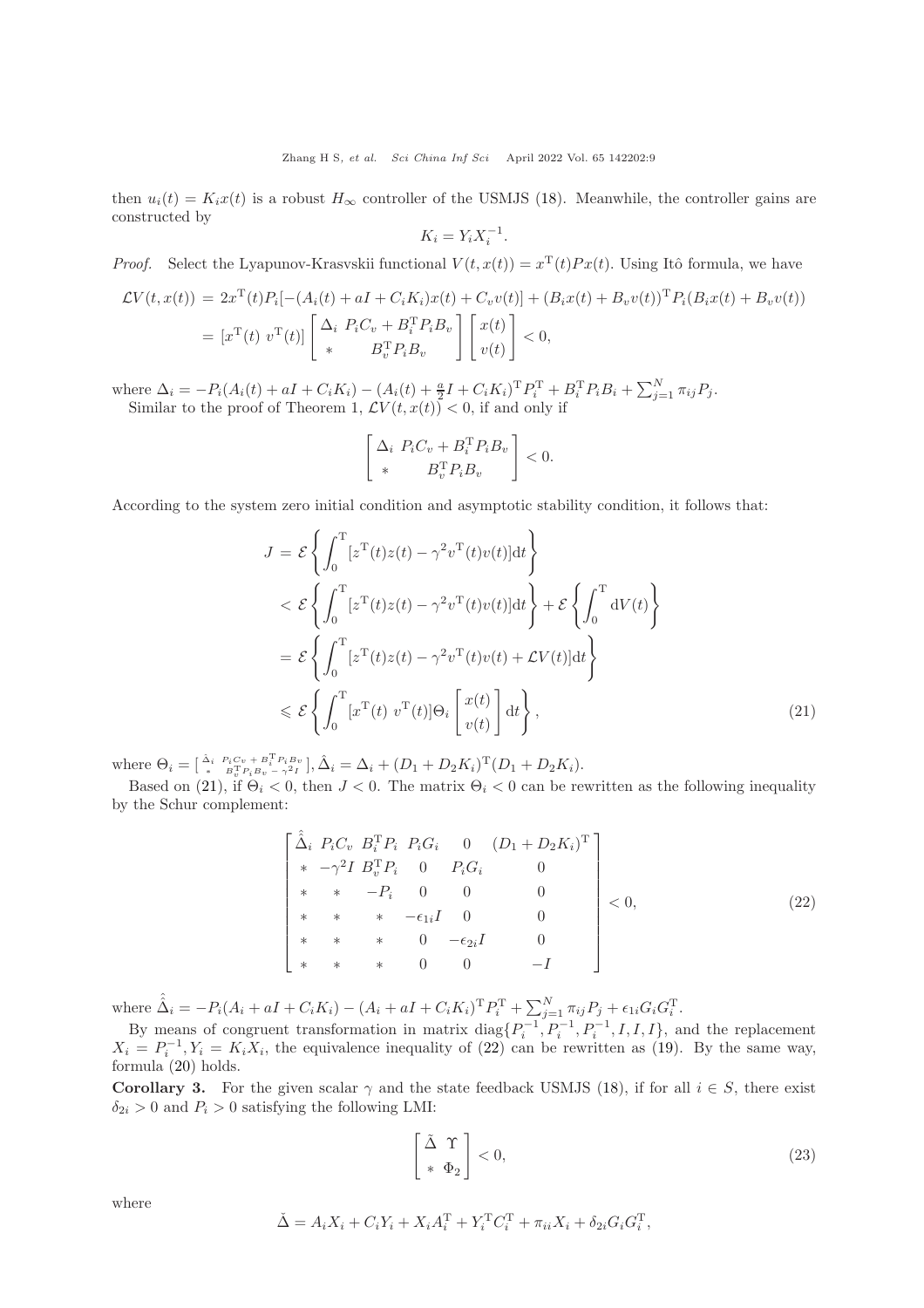Zhang H S, et al. Sci China Inf Sci April 2022 Vol. 65 142202:10

$$
\tilde{\Delta} = \begin{bmatrix} \check{\Delta} & \sqrt{\pi_{i1}} X_i & \cdots & \sqrt{\pi_{iN}} X_i \\ * & -X_1 & \cdots & 0 \\ * & * & \cdots & 0 \\ * & * & \cdots & -X_N \end{bmatrix},
$$

and  $\Upsilon$ ,  $\Phi_2$  are defined in Theorem 5, then  $u_i(t) = K_i x(t)$  is a robust  $H_{\infty}$  controller of the USMJS [\(18\)](#page-7-0). Meanwhile, the controller gain matrices are constructed by  $K_i = Y_i X_i^{-1}$ .

Without considering the robustness, a state feedback controller of the MJS [\(1\)](#page-1-0) with simple LMIs can be designed according to Theorem 5.

**Corollary 4.** For the given scalar  $\gamma$  and the state feedback USMJS [\(18\)](#page-7-0), if there exist  $\delta_{1i} > 0$ ,  $\delta_{2i} > 0$ and  $P_i > 0$  satisfying the following LMIs:

$$
\begin{bmatrix} \tilde{\Delta}_{1i} & \tilde{\Upsilon} \\ * & \tilde{\Phi}_1 \end{bmatrix} < 0, \quad \begin{bmatrix} \tilde{\Delta}_{2i} & \tilde{\Upsilon} \\ * & \tilde{\Phi}_2 \end{bmatrix} < 0,
$$

where

$$
\tilde{\Delta}_{1i} = -A_{i}X_{i} - C_{i}Y_{i} - X_{i}A_{i}^{T} - aX_{i} - Y_{i}^{T}C_{i}^{T} + \pi_{ii}X_{i},
$$
\n
$$
\tilde{\Delta}_{2i} = A_{i}X_{i} + C_{i}Y_{i} + X_{i}A_{i}^{T} + bX_{i} + Y_{i}^{T}C_{i}^{T} + \pi_{ii}X_{i},
$$
\n
$$
\tilde{\Delta}_{1i} = \begin{bmatrix}\n\bar{\Delta}_{1} & \sqrt{\pi_{i1}}X_{i} & \cdots & \sqrt{\pi_{iN}}X_{i} \\
* & -X_{1} & \cdots & 0 \\
* & * & \cdots & 0 \\
* & * & \cdots & -X_{N}\n\end{bmatrix}, \quad\n\tilde{\Delta}_{2i} = \begin{bmatrix}\n\bar{\Delta}_{2} & \sqrt{\pi_{i1}}X_{i} & \cdots & \sqrt{\pi_{iN}}X_{i} \\
* & -X_{1} & \cdots & 0 \\
* & * & \cdots & 0 \\
* & * & \cdots & -X_{N}\n\end{bmatrix},
$$
\n
$$
\begin{bmatrix}\nC_{v}X_{i} & X_{i}B_{i}^{T} & X_{i}D_{1}^{T} + Y_{i}^{T}D_{2}^{T} \\
\vdots & \vdots & \vdots & \vdots \\
C_{v}A_{i} & X_{i}B_{i}^{T} & X_{i}D_{i}^{T} + Y_{i}^{T}D_{i}^{T}\n\end{bmatrix} \qquad\n\begin{bmatrix}\n-\gamma^{2}I & X_{i}B_{i}^{T} & 0\n\end{bmatrix}, \qquad\n\begin{bmatrix}\n-\gamma^{2}I & X_{i}B_{i}^{T} & 0\n\end{bmatrix}
$$

$$
\tilde{\Upsilon} = \begin{bmatrix} 0 & 0 & 0 & 0 \\ 0 & 0 & 0 & 0 \\ \vdots & \vdots & \vdots & \vdots \\ 0 & 0 & 0 & 0 \end{bmatrix}, \quad \tilde{\Phi}_1 = \begin{bmatrix} -\gamma^2 I & X_i B_v^T & 0 \\ * & -X_i & 0 \\ * & * & -I \end{bmatrix}, \quad \tilde{\Phi}_2 = \begin{bmatrix} -\gamma^2 I & X_i B_v^T & 0 \\ * & -X_i & 0 \\ * & * & -I \end{bmatrix},
$$

then  $u_i(t) = K_i x(t)$  is a robust  $H_{\infty}$  controller of the USMJS [\(18\)](#page-7-0). Meanwhile, the controller gains are constructed by  $K_i = Y_i X_i^{-1}$ .

### 5 Numerical example

Consider the USMJS [\(1\)](#page-1-0) with two operation modes and the following matrices:

$$
A_1 = \begin{bmatrix} 1 & 0.5 \\ 1 & -1.2 \end{bmatrix}, \quad A_2 = \begin{bmatrix} 1 & 1 \\ 0.9 & -1 \end{bmatrix}, \quad B_1 = \begin{bmatrix} -0.2 & 0.5 \\ 1 & -0.2 \end{bmatrix}, \quad B_2 = \begin{bmatrix} -0.5 & 0.1 \\ 0.2 & -0.2 \end{bmatrix},
$$

$$
C_1 = \begin{bmatrix} 0.8 & 0.2 \\ 0 & 1 \end{bmatrix}, \quad C_2 = \begin{bmatrix} 1 & 0.9 \\ 0 & 0.1 \end{bmatrix}, \quad G_1 = \begin{bmatrix} -0.1 & 0.5 \\ 0.1 & 0.2 \end{bmatrix}, \quad G_2 = \begin{bmatrix} -0.5 & 0.1 \\ 0.9 & -0.2 \end{bmatrix},
$$

$$
E_{11} = E_{12} = F_1 = F_2 = \begin{bmatrix} 1 & 0 \\ 0 & 1 \end{bmatrix}, \quad E_{21} = E_{22} = E_{31} = E_{32} = \begin{bmatrix} 0.1 & 0 \\ 0 & 0.1 \end{bmatrix}, \quad a = 10, \quad b = 6.
$$

The transition rates matrix of the operation modes is given by

$$
\prod = \left[\begin{array}{cc} -0.6 & 0.6\\ 0.2 & -0.2 \end{array}\right].
$$

According to Corollary 1, the system with given matrices cannot achieve the asymptotic mean-square stability. The trajectories of system states are presented in Figure [1.](#page-10-0)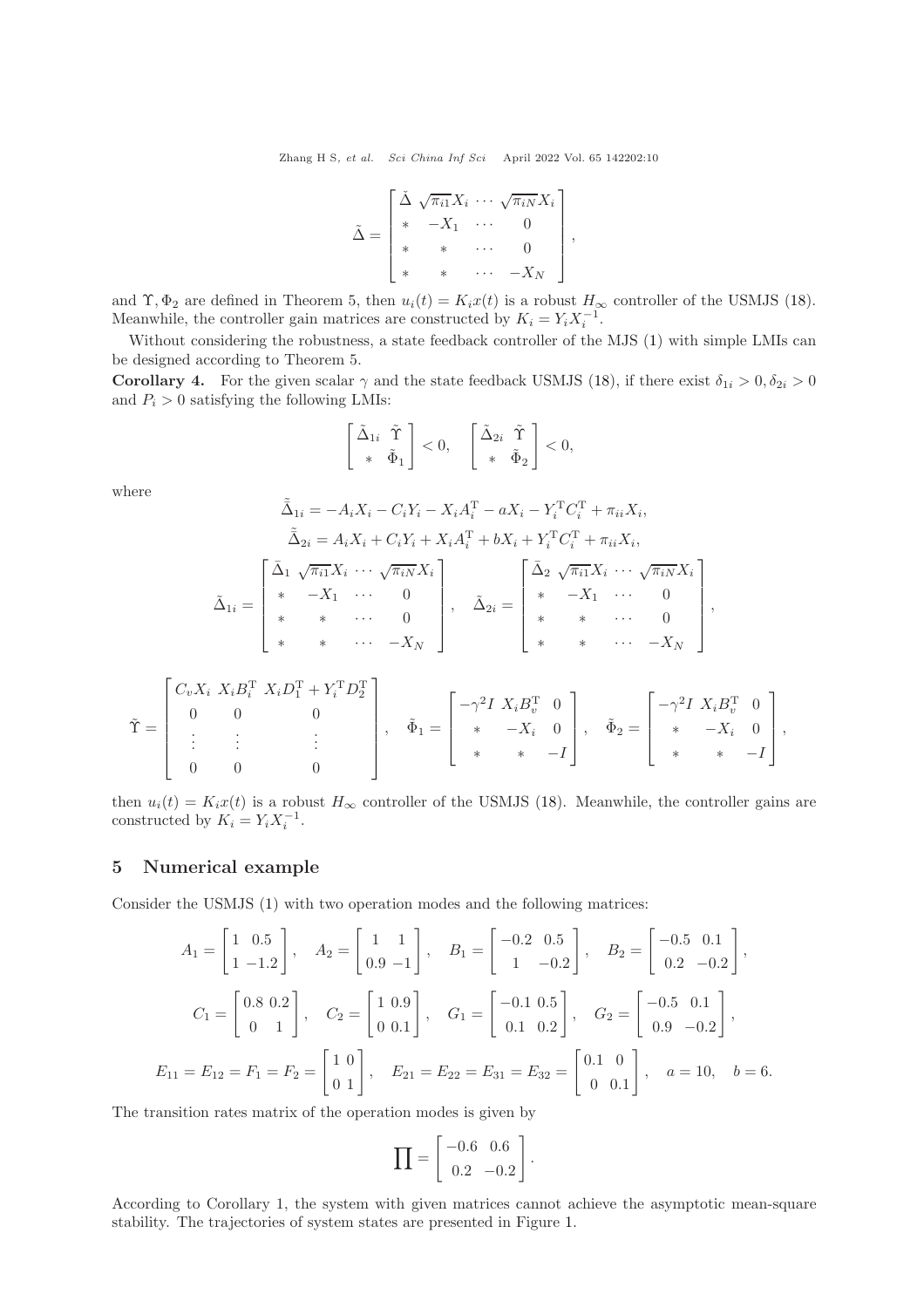<span id="page-10-0"></span>

Figure 1 (Color online) State responses of the open-loop system.



Figure 2 (Color online) State responses of the closed-loop system.

As a usual stabilization method, we can use Corollary 2 to solve the system controllers:

$$
K_1 = \begin{bmatrix} -2.9069 & -0.5937 \\ -0.8970 & 0.0556 \end{bmatrix}, \quad K_2 = \begin{bmatrix} -4.7877 & 2.4588 \\ 2.8745 & -4.4718 \end{bmatrix}.
$$

The trajectories of the closed-loop system states are presented in Figure [2.](#page-10-0) When  $t = 5.4$  s,  $|x_1(t)| >$  $5 \times 10^{-3}$ .

Based on Theorem 3, we can control the convergence rate of the system by keeping its eigenvalues within an appropriate interval location. By solving the conditions provided in Theorem 3, the controller gains that guarantee the poles of the system in appropriate interval location [−10, −6] are calculated as

$$
K_1 = \begin{bmatrix} -6.5553 & -1.3488 \\ -0.1215 & -2.5483 \end{bmatrix}, \quad K_2 = \begin{bmatrix} -4.6739 & 9.1737 \\ -1.6059 & -15.7950 \end{bmatrix},
$$

which can ensure the corresponding convergence rate. The trajectories of the system states under other controllers are shown in Figure [3.](#page-11-9) When  $t = 1.3$  s,  $|x_1(t)| < 5 \times 10^{-3}$  and  $|x_2(t)| < 5 \times 10^{-3}$ . Figure [4](#page-11-9) shows the possible operation modes. Comparing Figures [2](#page-10-0) and [3,](#page-11-9) the time of usual stabilization is more than four times that of interval stabilization when the states converge to less than  $5 \times 10^{-3}$ .

Let

$$
B_v = \begin{bmatrix} -0.5 & 0 \\ 1.2 & -0.2 \end{bmatrix}, \quad C_v = \begin{bmatrix} 2 & 1 \\ -1 & -2 \end{bmatrix}, \quad D_1 = \begin{bmatrix} 1 & 0.5 \\ 0 & 1 \end{bmatrix}, \quad D_2 = \begin{bmatrix} -1.2 & 0 \\ 1 & -0.2 \end{bmatrix},
$$

and  $\gamma = 0.5$ . Solving Theorem 5 can result in

$$
K_1 = \begin{bmatrix} -6.3116 & -1.4143 \\ -0.0469 & -2.2393 \end{bmatrix}, \quad K_2 = \begin{bmatrix} -5.6155 & 6.2027 \\ -0.1041 & -11.3624 \end{bmatrix}.
$$

Remark 6. Corresponding to the existing stabilization methods, a unique controller can be designed to ensure the stability of the closed-loop system, which cannot adjust the convergence rate of the closed-loop system (see Figure [2\)](#page-10-0). According to Theorem 3, we can adjust the characteristics of the system by setting the values of  $a$  and  $b$ , which can ensure not only the convergence but also a reasonable convergence rate of the system (see Figure [3\)](#page-11-9).

## 6 Conclusion

In this paper, we first established a new robust interval stability criterion of USMJSs using a linear operator and its spectrum. A robust interval stabilization controller was also designed for the USMJS, which can not only ensure the stability of the USMJS, but also adjust the rate of convergence. Moreover, a robust  $H_{\infty}$  controller with interval pole constraints was designed with all the admissible parametric uncertainties and a prescribed  $H_{\infty}$  disturbance attenuation level, which guarantees that the closed-loop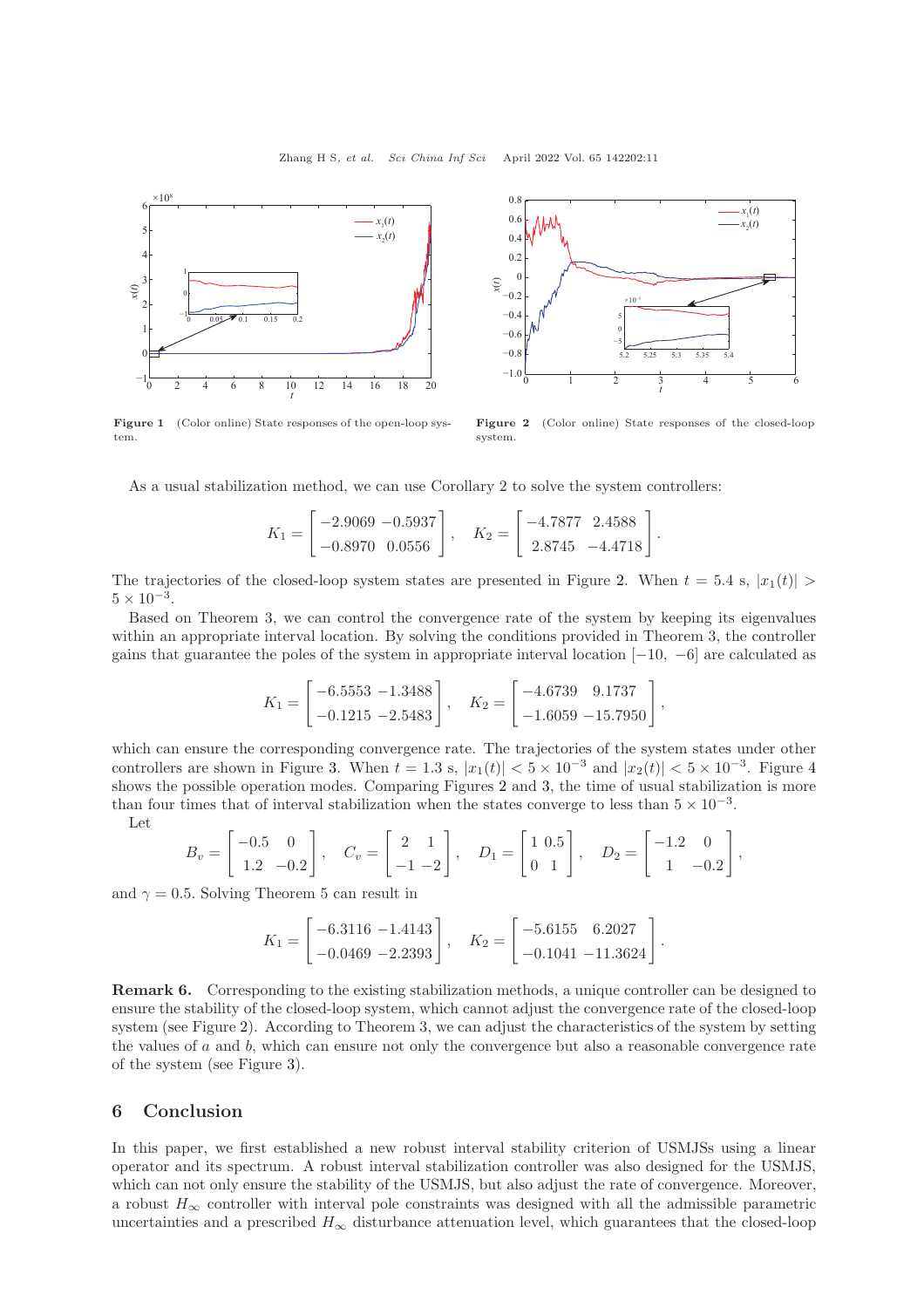<span id="page-11-9"></span>



Figure 3 (Color online) Control results of the system. Figure 4 (Color online) Mode responses of the closed-loop system.

system is robust and asymptotically stable with an ideal rate of convergence. We believe that this method is more suitable for achieving an accurate control of USMJSs than the current control methods; moreover, it can be extended to other systems, such as switching systems, semi-MJSs, and singular systems.

Acknowledgements This work was partially supported by Natural Science Foundation of Shandong Province (Grant No. ZR2018MF028), National Natural Science Foundation of China (Grant Nos. 61773191, 61973148, 61673169), Support Plan for Outstanding Youth Innovation Team in Shandong Higher Education Institutions (Grant No. 2019KJI010), Undergraduate Education Reform Project of Higher Education in Shandong Province (Grant No. M2018X047), and Liaocheng University Education Reform Project Foundation (Grant Nos. G201811, 26322170267). We greatly appreciate anonymous reviewers for their constructive suggestions and comments on the improvement of the paper.

#### <span id="page-11-0"></span>References

- 1 Ji Y, Chizeck [H J. Controllability, stabilizability, and continuous-time Markovian jump linear quadratic control.](https://doi.org/10.1109/9.57016) IEEE Trans Automat Contr, 1990, 35: 777–788
- 2 Mariton M. Jump Linear Systems in Automatic Control. New York: Marcel Cekker, 1990
- 3 Tong S C, Li Y, Li Y M, et al. Observer-based adaptive fuzzy backstepping control for a class of stochastic nonlinear strict-feedback systems. [IEEE Trans Syst Man Cybern B,](https://doi.org/10.1109/TSMCB.2011.2159264) 2011, 41: 1693–1704
- 4 Fang M, Wang L, Wu Z G. Asynchronous stabilization of Boolean control networks with stochastic switched signals. IEEE Trans Syst Man Cybern Syst, 2021, 51: 2425–2432
- <span id="page-11-2"></span><span id="page-11-1"></span>5 Wang L Q, Fang M, Wu Z-G. Mean square stability for Markov jump Boolean networks. [Sci China Inf Sci,](https://doi.org/10.1007/s11432-019-9934-5) 2020, 63: 112205 6 Mao X. Stability of stochastic differential equations with Markovian switching. [Stochastic Processes Their Appl,](https://doi.org/10.1016/S0304-4149(98)00070-2) 1999, 79:
- 45–67 7 Li Y, Liu L, Feng G. Robust adaptive output feedback control to a class of non-triangular stochastic nonlinear systems.
- [Automatica,](https://doi.org/10.1016/j.automatica.2017.12.020) 2018, 89: 325–332
- <span id="page-11-3"></span>8 Mao X, Matasov A, Piunovskiy A B. Stochastic differential delay equations with Markovian switching. [Bernoulli,](https://doi.org/10.2307/3318634) 2000, 6: 73–90
- <span id="page-11-4"></span>9 Mahmoud M S, Shi P. Robust stability, stabilization and  $H_{\infty}$  control of time-delay systems with Markovian jump parameters. [Int J Robust Nonlin Control,](https://doi.org/10.1002/rnc.744) 2003, 13: 755–784
- 10 Xiong J, Lam J, Gao H, et al. On robust stabilization of Markovian jump systems with uncertain switching probabilities. [Automatica,](https://doi.org/10.1016/j.automatica.2004.12.001) 2005, 41: 897–903
- 11 Ma S, Zhang C. Robust stability and  $H_{\infty}$  control for uncertain discrete Markovian jump singular systems with mode-dependent time-delay. [Int J Robust Nonlin Control,](https://doi.org/10.1002/rnc.1357) 2009, 19: 965–985
- 12 Xia J, Chen G, Park J H, et al. Dissipativity-based sampled-data control for fuzzy switched Markovian jump systems. IEEE Trans Fuzzy Syst, 2021, 29: 1325–1339
- 13 Wu Z G, Shi P, Shu Z, et al. Passivity-based asynchronous control for Markov jump systems. [IEEE Trans Automat Contr,](https://doi.org/10.1109/TAC.2016.2593742) 2017, 62: 2020–2025
- <span id="page-11-5"></span>14 Zhao X Y, Deng F Q, Gao W H. Exponential stability of stochastic Markovian jump systems with time-varying and distributed delays. [Sci China Inf Sci,](https://doi.org/10.1007/s11432-018-9800-3) 2021, 64: 209202
- <span id="page-11-6"></span>15 Chen W H, Guan Z H, Yu P. Delay-dependent stability and  $H_{\infty}$  control of uncertain discrete-time Markovian jump systems with mode-dependent time delays. [Syst Control Lett,](https://doi.org/10.1016/j.sysconle.2004.02.012) 2004, 52: 361–376
- 16 Zhang Y. Stability of discrete-time Markovian jump delay systems with delayed impulses and partly unknown transition probabilities. [Nonlin Dyn,](https://doi.org/10.1007/s11071-013-1052-z) 2014, 75: 101–111
- 17 Shen Y, Wu Z G, Shi P, et al. Dissipativity based fault detection for 2D Markov jump systems with asynchronous modes. [Automatica,](https://doi.org/10.1016/j.automatica.2019.04.020) 2019, 106: 8–17
- 18 Xia J, Li B, Su S F, et al. Finite-time command filtered event-triggered adaptive fuzzy tracking control for stochastic nonlinear systems. [IEEE Trans Fuzzy Syst,](https://doi.org/10.1109/TFUZZ.2020.2985638) 2021, 29: 1815–1825
- <span id="page-11-7"></span>19 Hou T, Liu Y Y, Deng F Q. Stability for discrete-time uncertain dystems with infinite Markov jumps and time-delay. Sci China Inf Sci, 2021, 64: 172202
- <span id="page-11-8"></span>20 Zames G. Feedback and optimal sensitivity: model reference transformations, multiplicative seminorms, and approximate inverses. [IEEE Trans Automat Contr,](https://doi.org/10.1109/TAC.1981.1102603) 1981, 26: 301–320